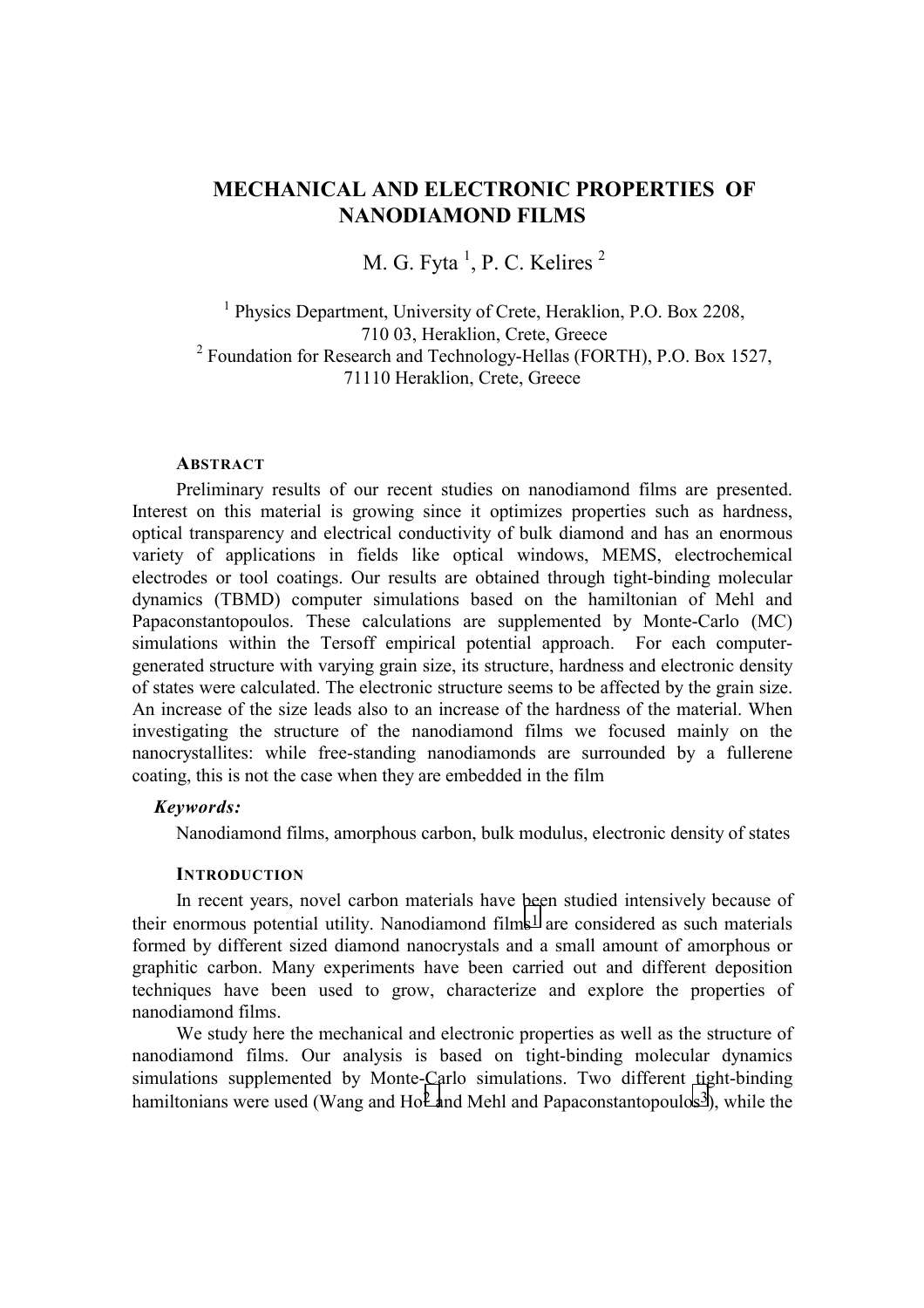empirical potential of Tersoff was used in the Monte-Carlo investigation. Both schemes have been tested and provide a fairly good description of the structure and energetics of a wide range of a-C phases<sup> $4.5.6$ </sup>].

# **METHODOLOGY**

We use computational cells that include diamond nanocrystals and an amount of amorphous carbon to resemble nanodiamond films. The radii of the crystals in the cells differ as well as the density of the amorphous material. Since it is computationally much less demanding, our cells consisted of 0.8-1.4 nm nanocrystallites, which are considered as spherical, thus the amount of amorphous material in the cubic cells is greater than 5%. The orientation of the grains, for a preliminary study, is the same for all cells. We also used nanodiamonds of different orientations and larger sizes (results are shown elsewhere).

The calculations are based on cells of 216 and 512 atoms. The amorphous structrure is constructed with the liquid-quench method (quick freezing from the liquid state) from 12000K to 0K with the Monte-Carlo/Tersoff method (using the semi-grand canonical (N,P,T) or (N,V,T) ensemble). The cells are then relaxed at 800K (for a total time of  $\sim$ 30ps using a time step of 1fs) and subsequently at 0K using the two tightbinding schemes (in the framework of a (N,V,T) canonical ensemble which forces to a subsequent relaxation of the volume for each structure). The temperature is controlled via a Nose-Hoover thermostat[7.](#page-3-0) 

# **HARDNESS**

The bulk modulus of the nanodiamond films studied here is obtained by adjusting the energy-volume curves to the Birch-Murnacham equation. It is shown that increasing the grain size in these films leads to an increase of a few Gpa in the bulk modulus of the film. Thus controlling the average size of these nanodiamond grains is a way of controlling also the hardness of the nanodiamond film.

In order to calculate the hardness of the films, we took into account computational cells with grains of a specific radius per cell. For each cell we varied its density and determined its bulk modulus. This method was repeated, while the sizes of the nanodiamonds changed.



*Fig. 1: Bulk modulus of nanodiamond films vs (a) density of the amorphous material and (b) total density of the film. The radii of the grains are: 6.4 Å (triangles), 6.2 Å (diamonds), 5.6 Å (squares), 5.3 Å (circles), 5.0 Å (stars). Opaque black circles denote structures of pure a-C.[8](#page-3-0)*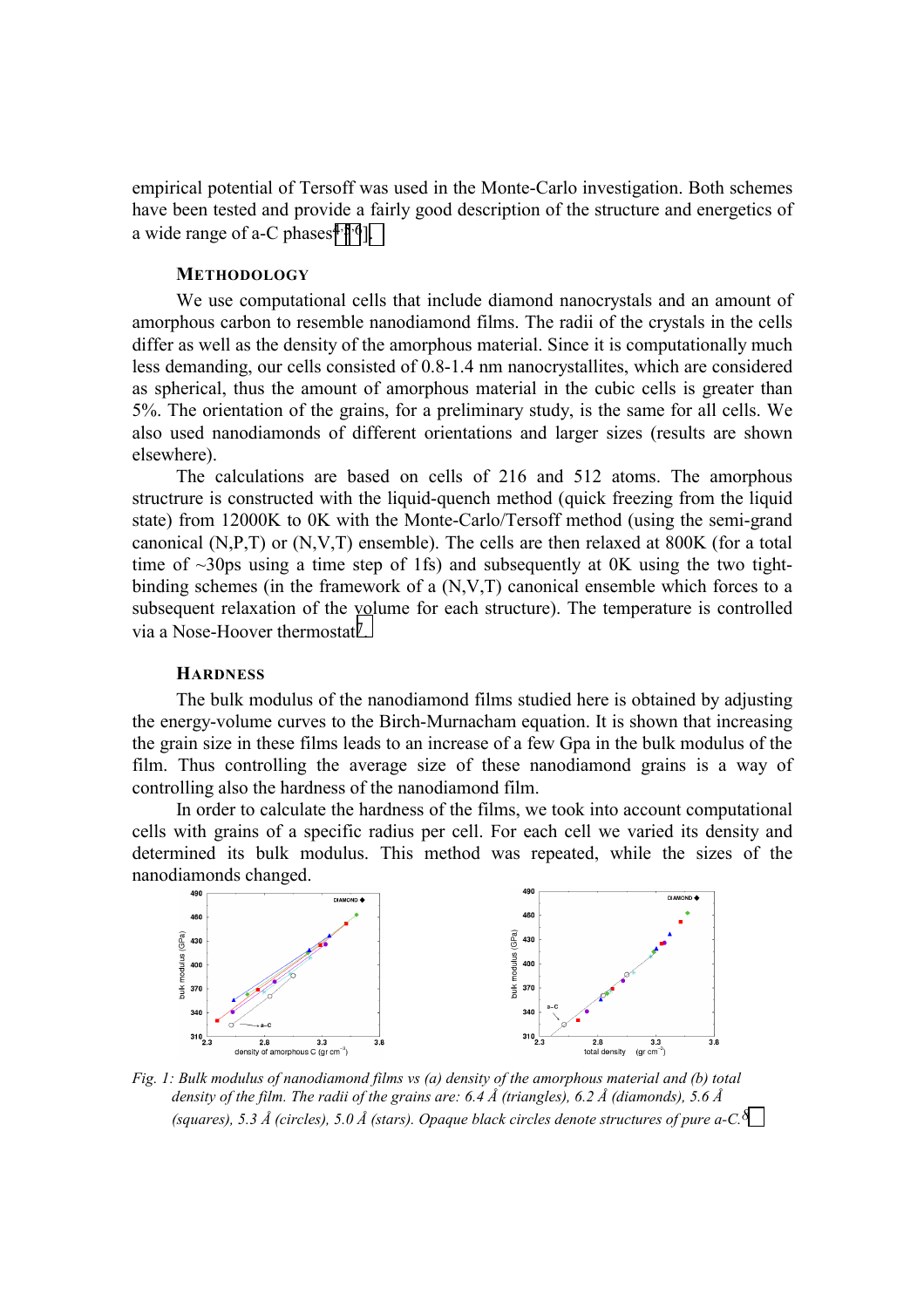#### **ELECTRONIC DENSITY OF STATES**

The quantum mechanical effects are included in the electronic part of the hamiltonian in order to describe well the electronic structure of the system, especially the ground state. This allows as to calculate the electronic density of states for each simulated structure.



*Fig. 2: 2-fold (long dashed lines), 3-fold (solid), 4-fold (dashed) and total (dotted) e-DOS for a nanodiamond with grains of 5.6Å radius and a high content of a-C ( ≈70%). The graphs correspond to different a-C densities (* $\rho_{am} = 2.4$ *, 2.7 and 3.1gr cm<sup>-3</sup> respectively).* 



*Fig. 3: Amorphous (solid) and nanocrystalline (dotted) contribution to the e-DOS of a film with onesized nanocrystals (with radii 3.9 Å, 4.4 Å, 5.0 Å and a-C contents of ≈ 78 %, ≈67%, ≈54% respectively). The amorphous density is low and approximately the same for these structures.* 

In figure 2 the e-DOS for samples of nanodiamond films with different densities is shown. There is an indication that a band-gap ``opens'' as the density of the film increases. This feature, though, must still be explored. It is known, on the other hand, that the  $sp<sup>2</sup>$  bonded-grain boundaries in nanocrystalline diamond are responsible for the electrical activity of the nanodiamond films. This indicates that the contribution of the amorphous material of the film to the electronic structure must be explored. Thus preliminary results of the amorphous and nanocrystalline e-DOS for different grain sizes, but for the same amorphous density are presented in Fig. 3. Localized states at  $sp^2$ and  $sp<sup>3</sup>$  bonds (across the grain boundaries and as dangling bonds respectively) are visible.

## **STRUCTURE**

It has been shown[9,](#page-3-0) that free-standing nanodiamonds develop a fullerene-like coating in their surface, while retaining a diamond core. In order to examine whether this trend remains if the nanodiamonds are embedded in a film, we relaxed diamond